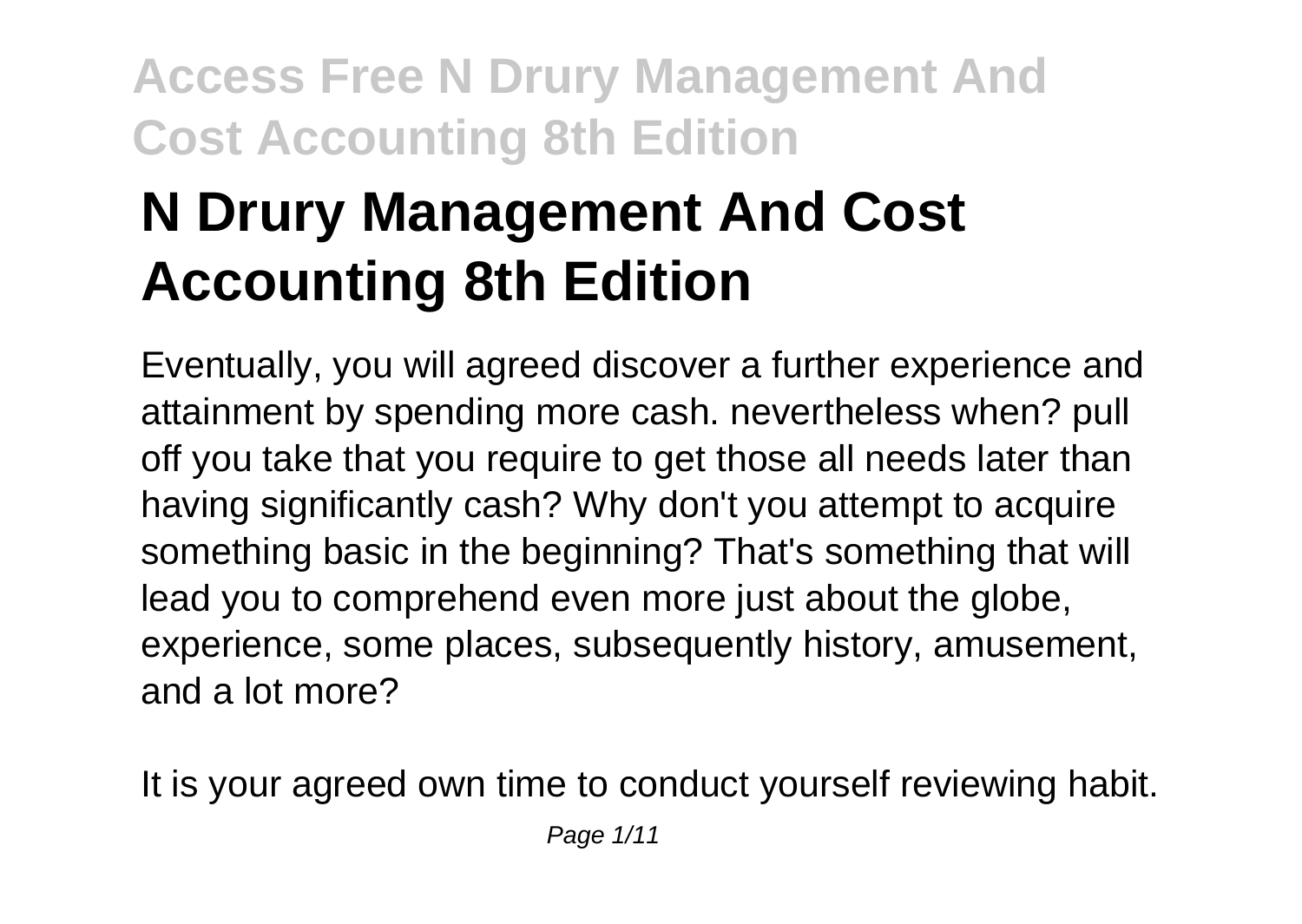accompanied by guides you could enjoy now is **n drury management and cost accounting 8th edition** below.

#### N Drury Management And Cost

Former teammates from the NHL, college, high school and earlier marvel at Chris Drury's meticulous nature and drive to win at everything he does.

#### Inside the winning life of NY Rangers GM Chris Drury, and how he's ready for latest challenge

Back to Healio Fatigue associated with increased healthcare use and cost among patients with inflammatory ... to compare patients with cases of fatigue ( $n = 21,321$ ) vs. control patients without ...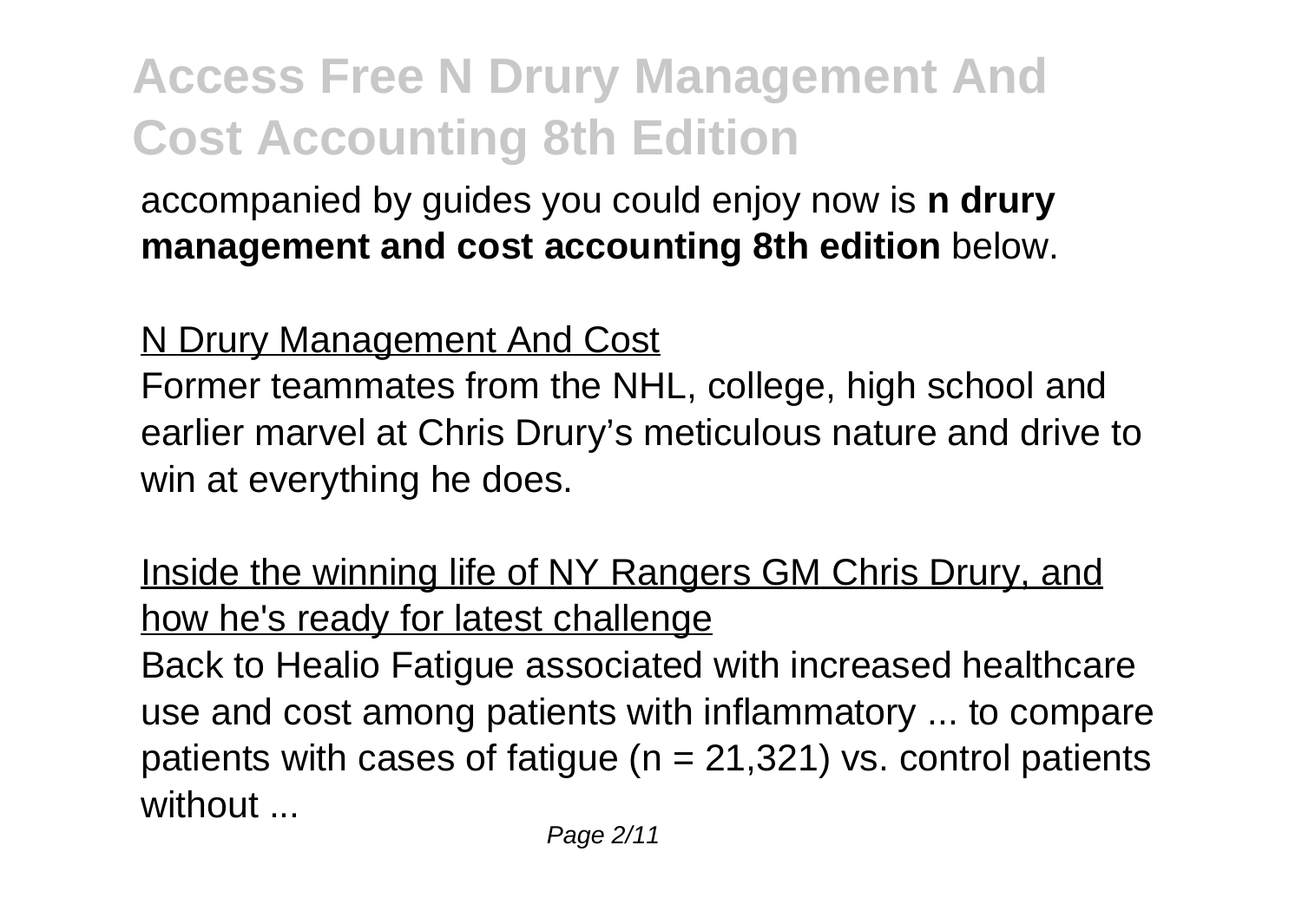#### Chronic fatigue links to increased cost among patients with IBD

Crunching the numbers on nitrogen applications is becoming increasingly important for the Latimer, Iowa, farmer and others, as nitrogen costs ratchet ... career studying N management for corn.

Importance of Calculating Optimum N Rates Heightens With High Corn, Fertilizer Prices

Dean and Patty Dennis worked in Ohio schools for 30 years, paying into a state pension plan. Then the pension stopped giving them cost-of-living increases.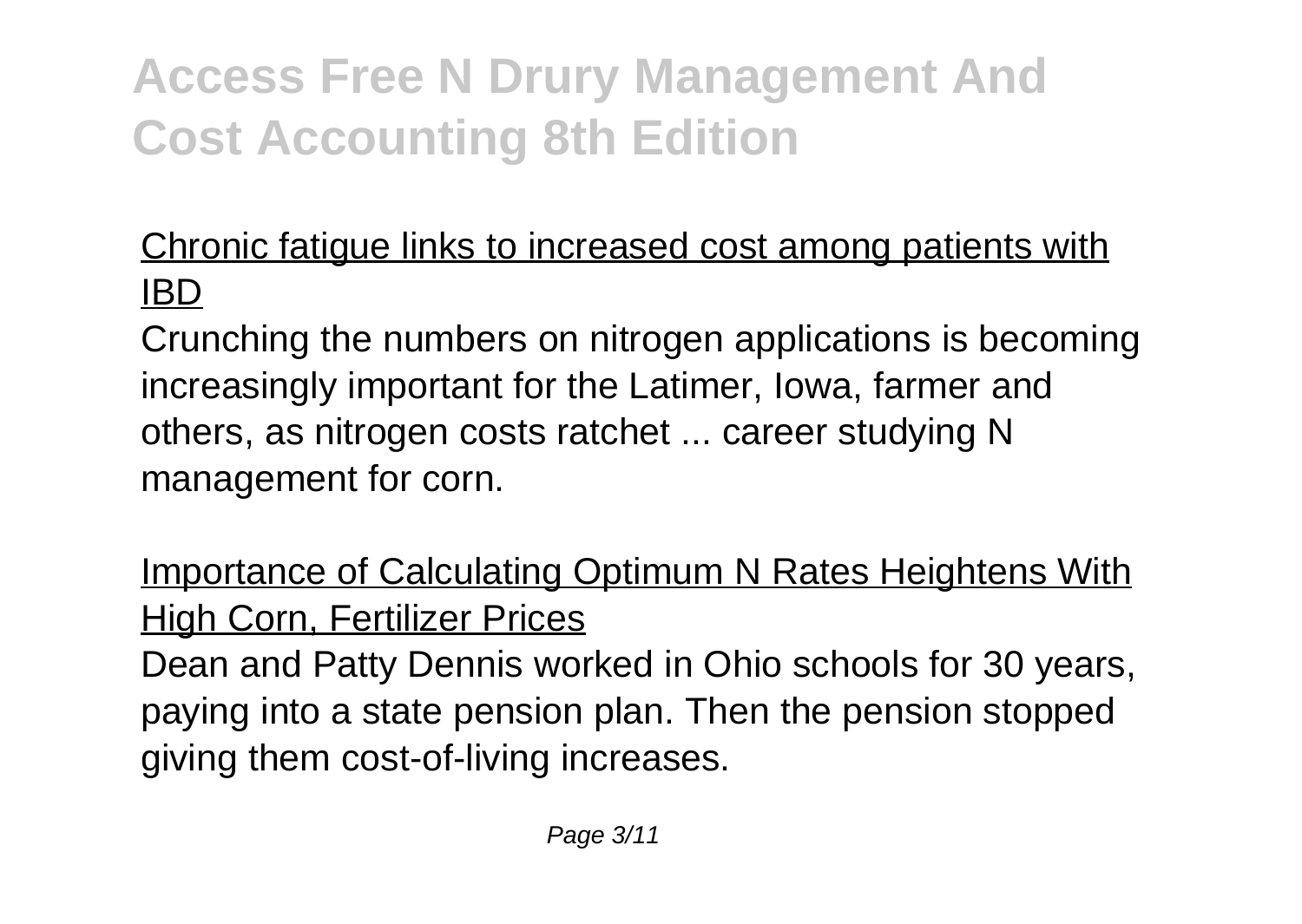Private equity and hedge fund firms invested pension cash for retired Ohio teachers. Here's what happened. The cost of COPD medical management related to exacerbations ... Erim D, Pollack M, Feigler N. A model for determining the budget impact of introducing a new single-

inhaler triple combination ...

Health Care Use Among Patients With COPD With Pneumonia and the Cost Savings of Switching to Triple **Therapy** 

Extended Stay America, Inc. and its paired-share REIT, ESH Hospitality, Inc. today published a letter strongly urging its shareholders to vote" FOR" the transaction with funds managed by Blackstone ...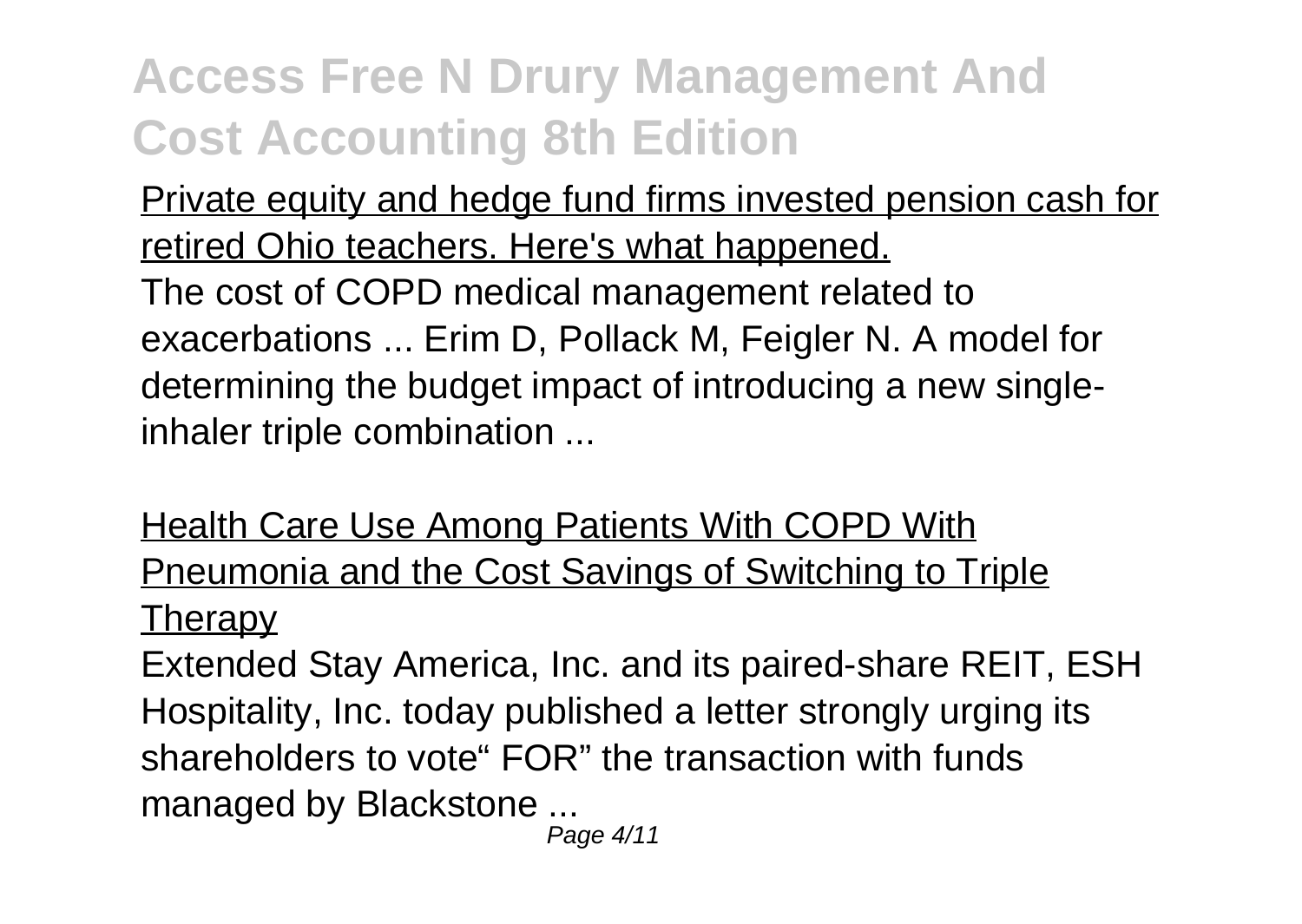Extended Stay America Urges Shareholders to Vote FOR Transaction With Blackstone and Starwood Capital BioHiTech Global, Inc. ("BioHiTech" or the "Company") (NASDAQ: BHTG), a sustainable technology and services company, has entered into a project management services agreement with Lone Cypress Energy ...

BioHiTech Global Enters into Project Management Services Agreement with Lone Cypress Energy Services The extent of the damage and the cost of the repairs was not immediately known. The News-Leader obtained the incident report, which showed the call came in at 1:30 p.m. May 5 at 1120 N.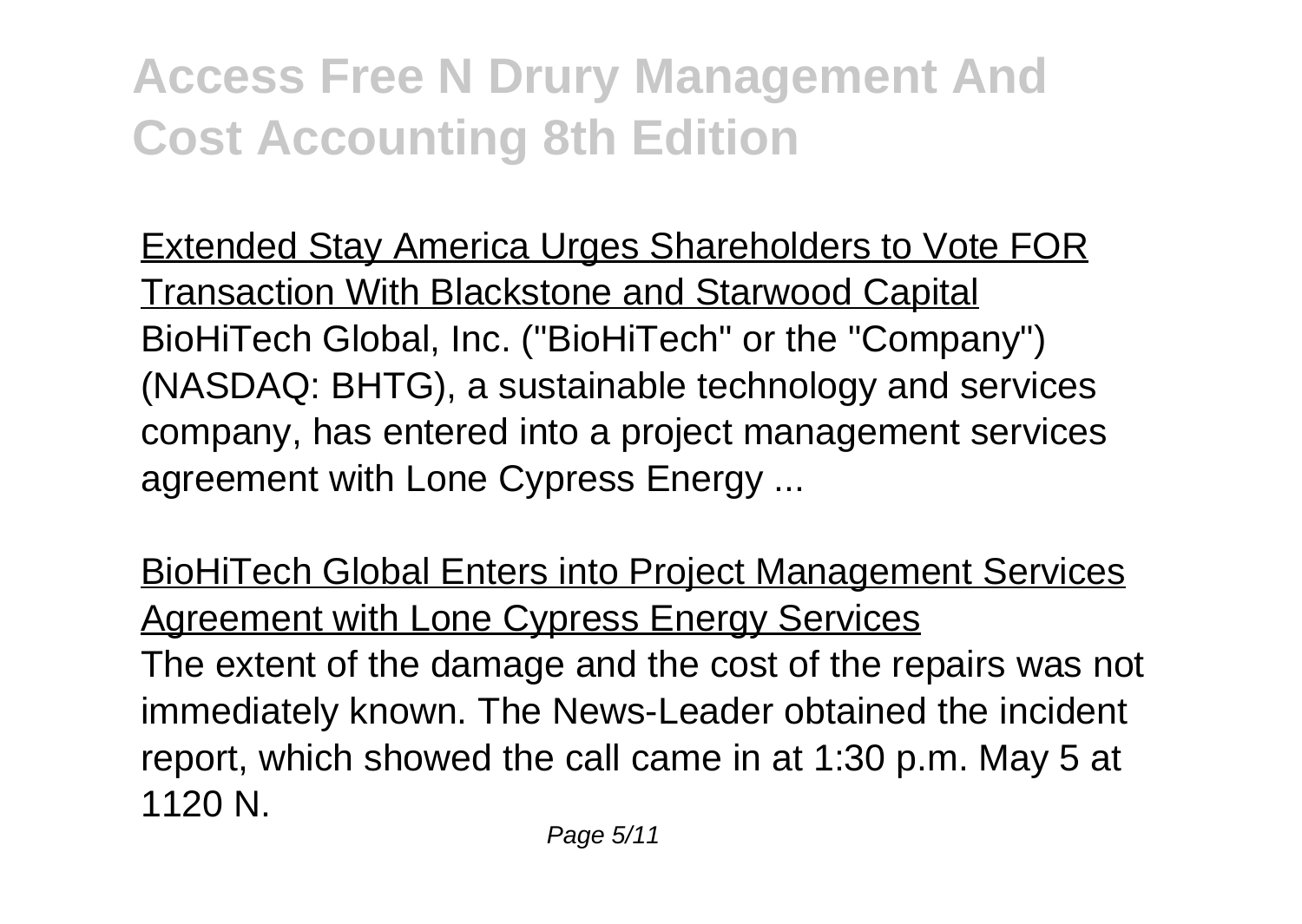Teens suspected in vandalism at Drury University's historic Clara Thompson Hall

Lightbridge Academy, an early education and child care franchise with more than 50 locations open across the Mid-Atlantic ...

Lightbridge Academy Launches New Center Management Software to Create Richer Home/School Connection and Customer Experience

Citibank, N.A. is announcing the redemption, in whole, constituting \$1,750,000,000 in aggregate principal amount, of its 3.400% Notes due July 2021 (the "FXD notes") (ISIN: US17325FAQ19), and the ...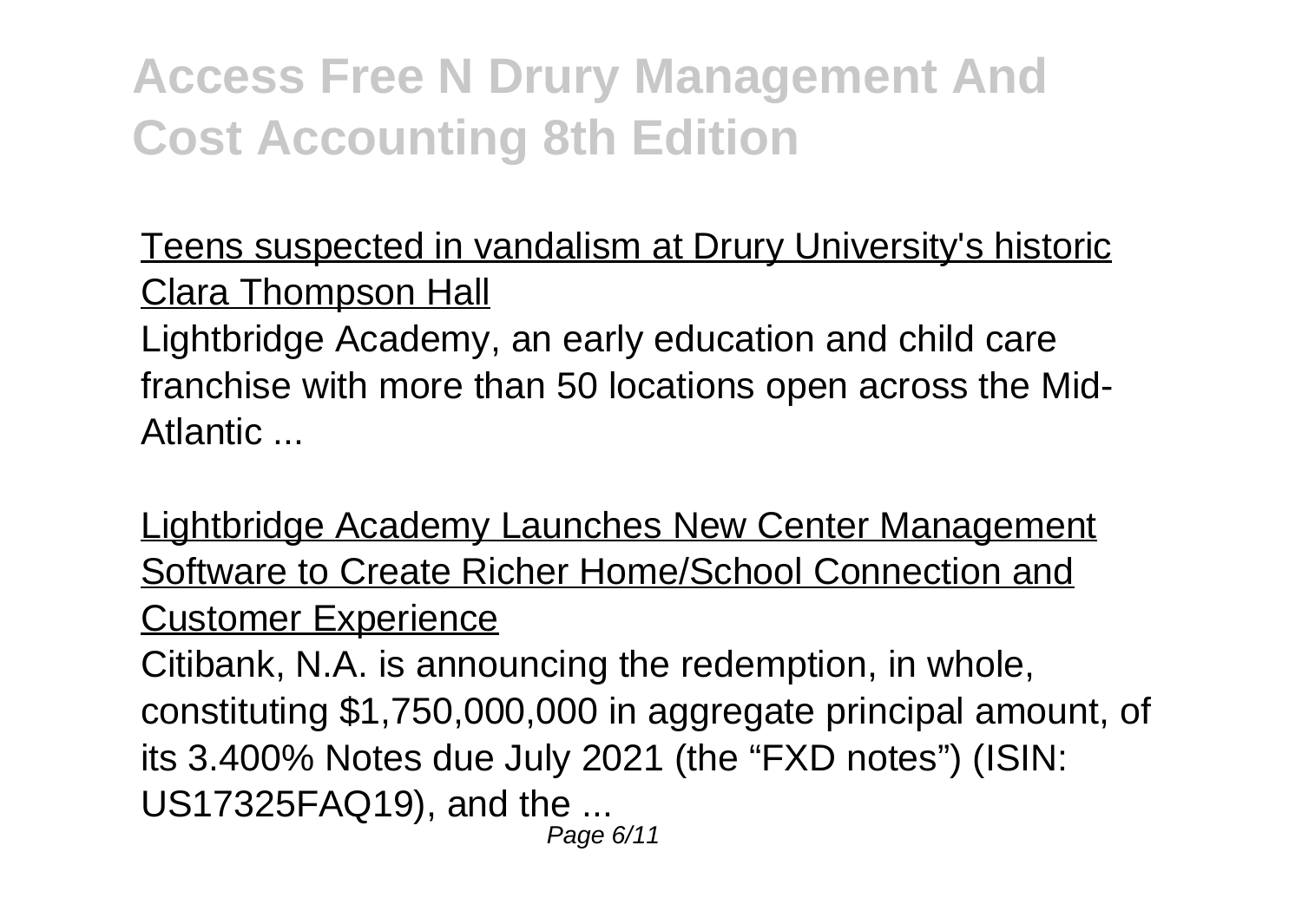Citibank Announces \$1.75 Billion Redemption of 3.400% Notes Due July 2021 and \$750 Million Redemption of Floating Rate Notes Due July 2021

The Indiana Tax Court held that a "pharmacy benefit management company" sold services ... services under the income-producing activity/costs of performance rule, which in this case meant

Indiana Tax Court Upholds Pharmacy Benefit Management Costs of Performance Approach at €10,000,000.00 (N4.64bn); and Tug Boat at €15,000,000.00 (N 6.96bn). These are the equipment that JV companies use globally for management of channels. The Page 7/11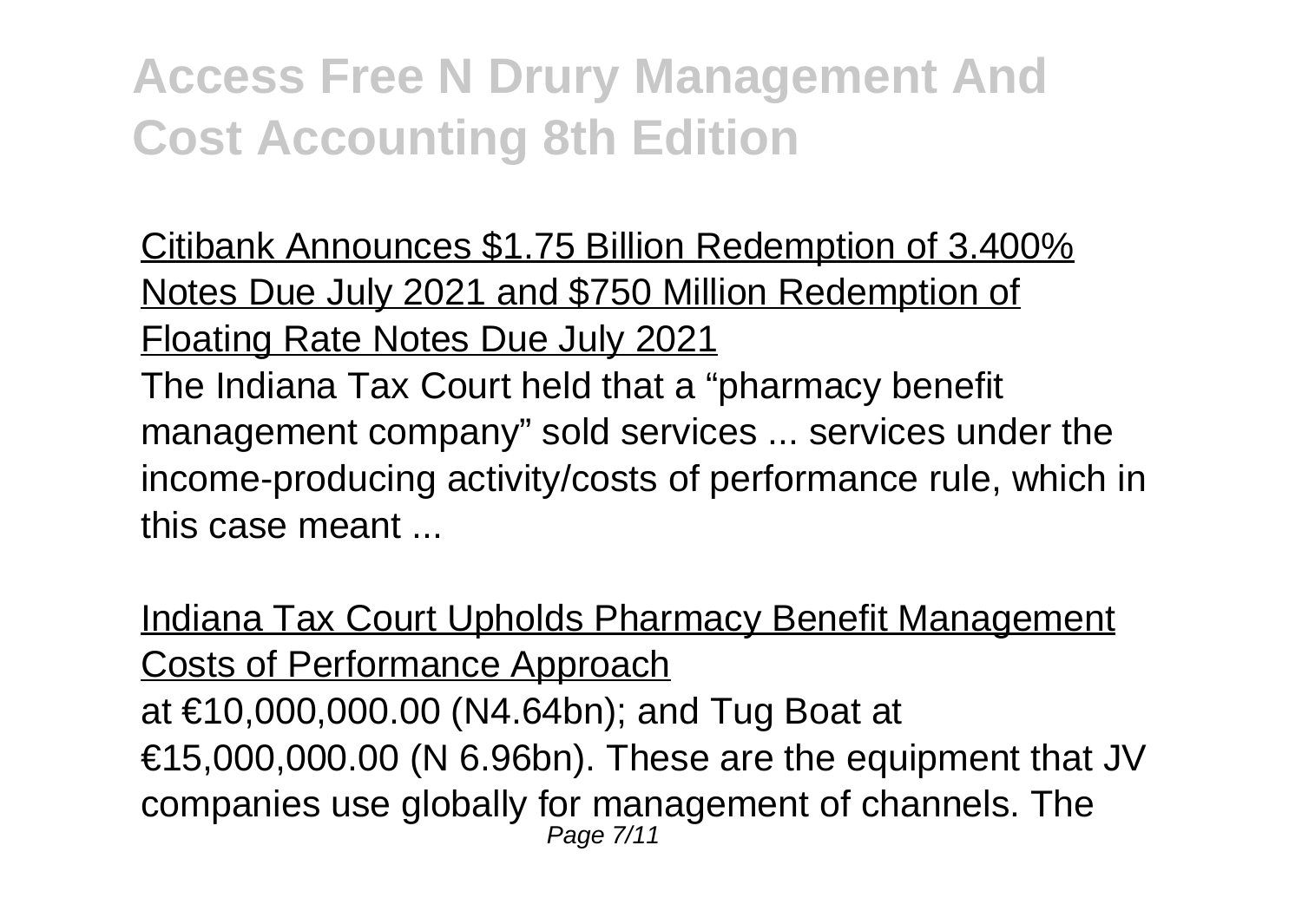costs of purchase of these ...

#### ON NPA CHANNEL MANAGEMENT CONTRACT

Sun Life has released its annual research report on high-cost claims and medical trends. Cancer again topped the list of the 10 most common and costliest medical conditions, with an increase of 16 ...

Sun Life annual report on high-cost medical claims shows cancer continued to increase in cost and frequency despite pandemic environment

IAA, Inc. (NYSE: IAA), a leading global digital marketplace connecting vehicle buyers and sellers, today announces an enhanced strategic agreement wit ...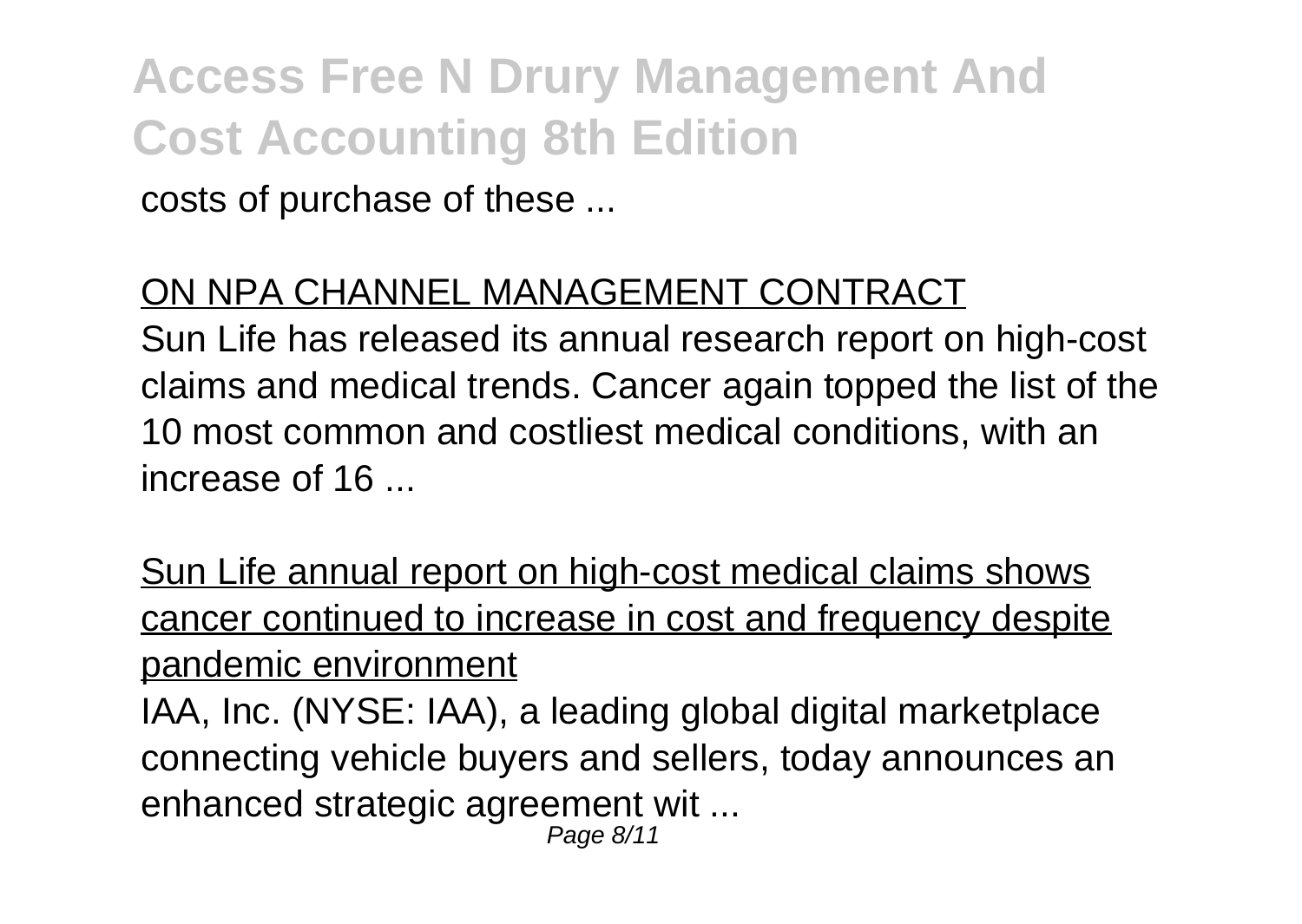IAA and Dealertrack Expand Strategic Agreement for Electronic Registration and Title to Ohio PORTSMOUTH, N.H., (GLOBE NEWSWIRE) -- Bottomline (NASDAQ: EPAY), a leading provider of financial technology that makes complex business payments simple, smart and secure, today announced the ...

Insurance Industry Leaders Convene at Bottomline Legal Spend Management Customer Insights Exchange Cary Medical Management (CMM), a leading healthcare IT and physician management service organization (MSO) headquartered in North Carolina, is pleased to announce that Jonathan Fowler is joining the ... Page 9/11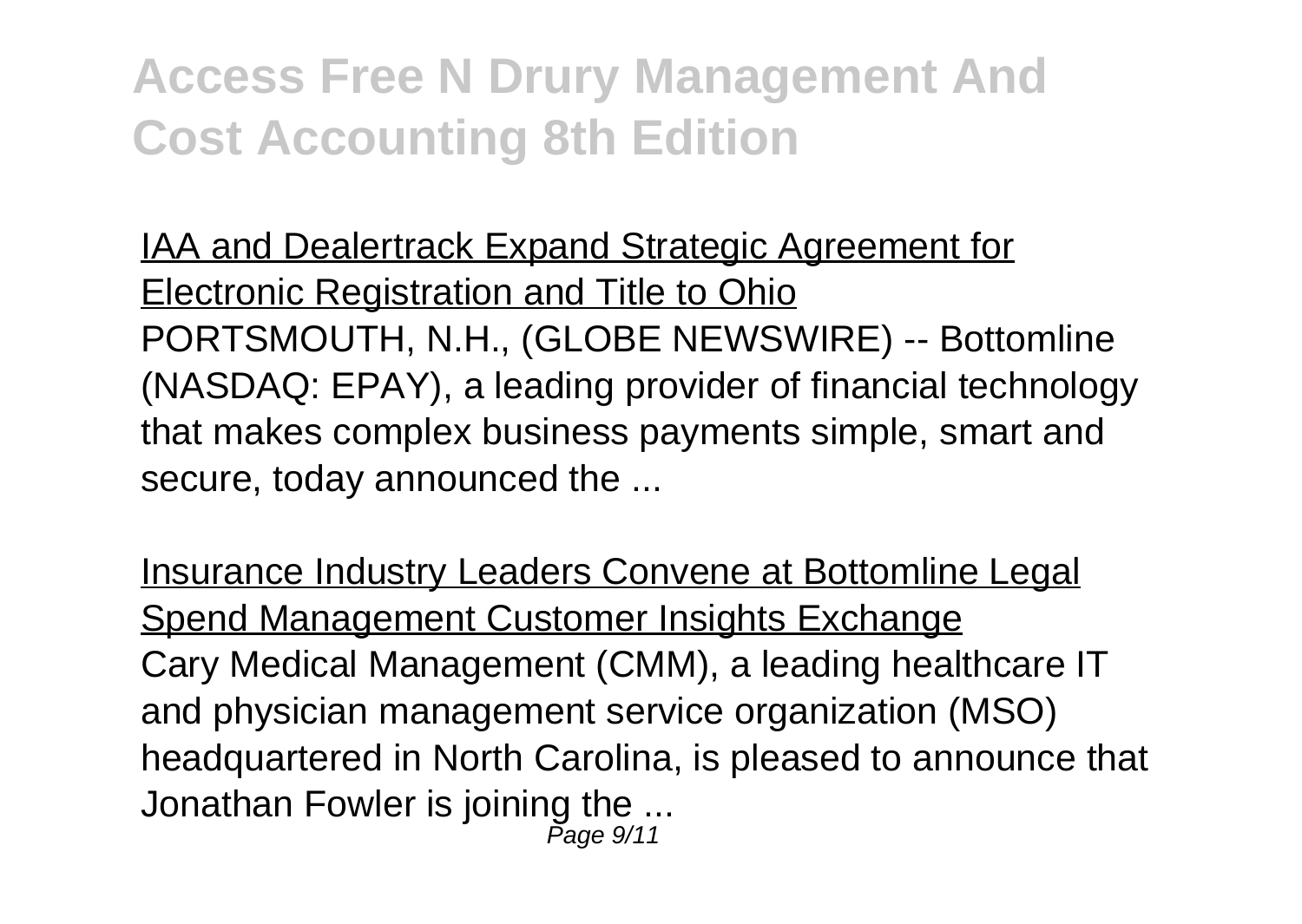Jonathan Fowler Joins Cary Medical Management as Vice President of Operations

This month EZFacility unveiled a major user interface redesign for its industry-leading web-based management software for the health, fitness, and sports industries. The new interface showcases a more

Leader in Facility Management Software Unveils Responsive User Interface and Optimized Workflows Curtiss-Wright's selection is representative of our technology leadership in Modular Open System Approach (MOSA)-based rugged COTS modules ...